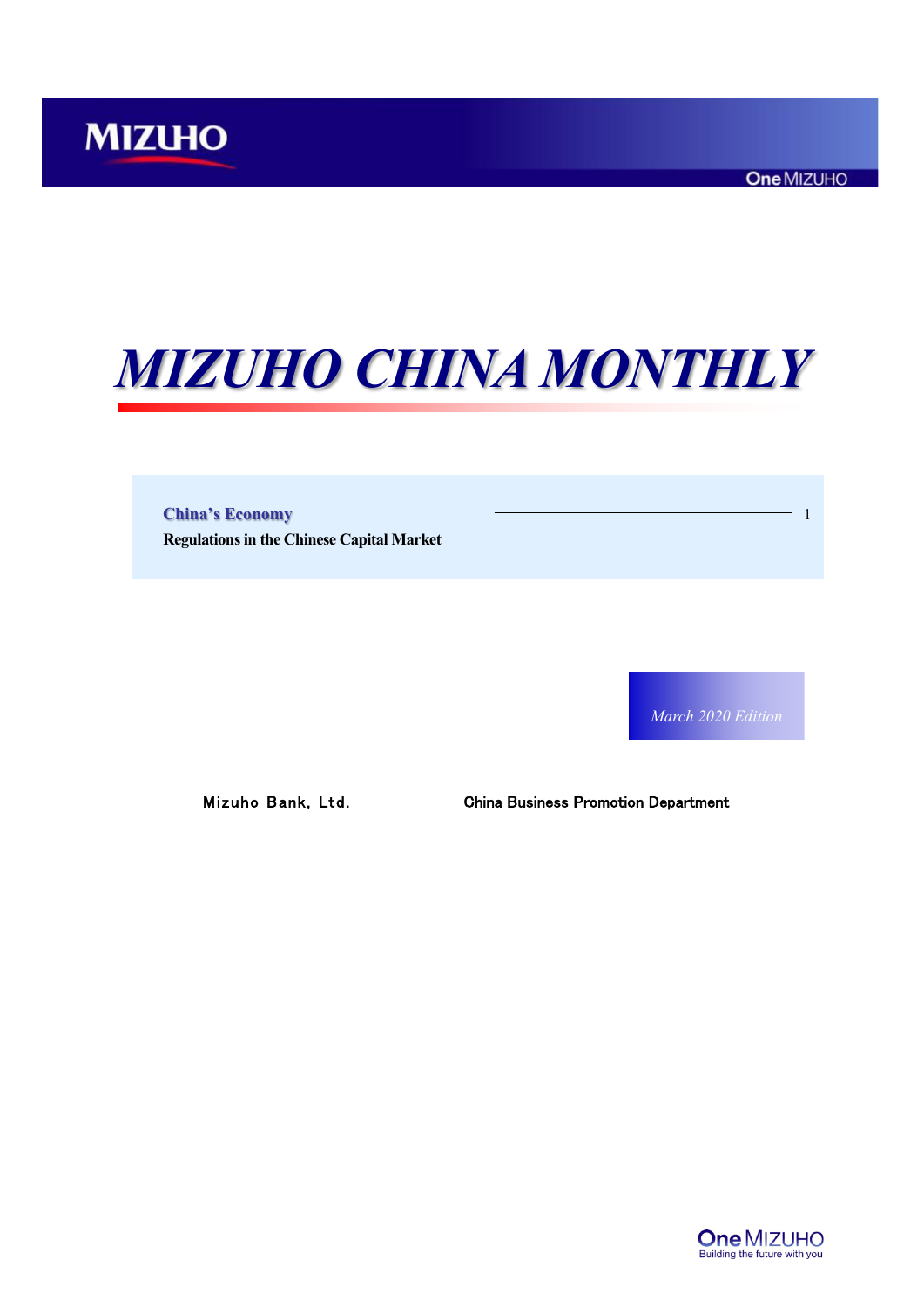## **- Executive Summary -**

#### **China's Economy Regulations in the Chinese Capital Market**

In recent years, the capital market in China has grown rapidly to a scale that follows that in the U.S. Such a remarkable development of the market is thanks to Chinese economic growth. However, it also goes without saying that deregulation by the Chinese monetary authorities played a very important role in the process of this market growth. This article will review major regulation changes related to the capital market announced in 2019, while examining the future possibilities.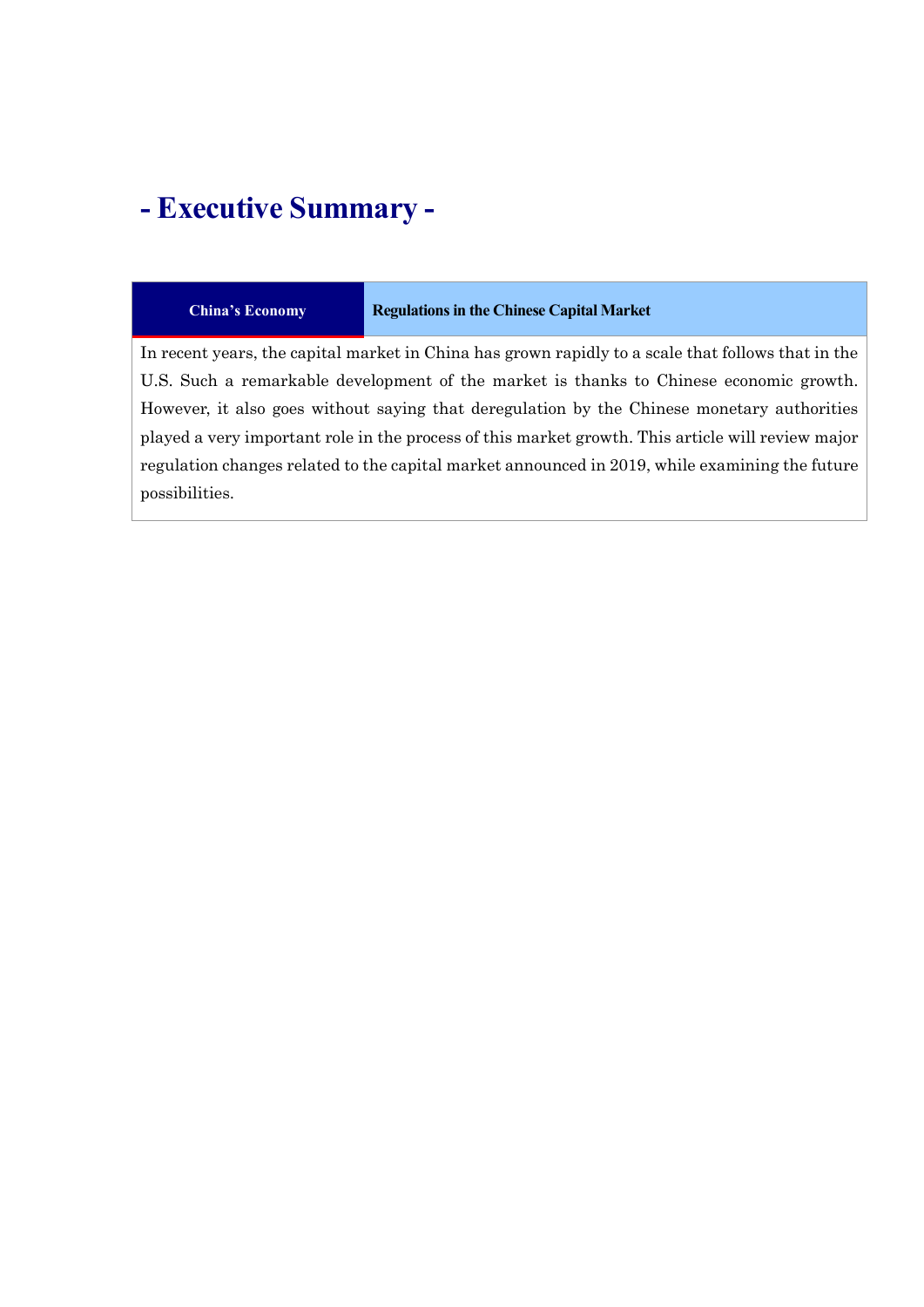## **MIZIHO**

#### *China's Economy*

### **Regulations in the Chinese Capital Market<sup>1</sup>**

**Ken Muramatsu Global Strategy Department Mizuho Securities Co., Ltd. ken.muramatsu@mizuho-sc.com**

In the capital market in China, the balance of the bond market grew

to reach USD 10.7 trillion at the end of 2018, exceeding that of Japan and becoming the second largest in the world. At the same time, the total market capitalization of the three stock markets in Shanghai, Shenzhen, and Hong Kong exceeded USD 12 trillion as of the end of November 2019, exceeding the size of the Tokyo stock market.

The Chinese market grew remarkable, mainly thanks to the economic growth of China. However, it goes without saying that deregulation by the Chinese monetary authorities played a very important role in the process of this market growth. This article will review the major regulation changes related to the capital market announced in 2019, while examining the future possibilities.

#### **1. Regulation changes in the Chinese capital market in 2019**

#### **1) Bond market**

As the moniker of "one bank and three commissions" represents, the authorities in the monetary and capital markets in China used to be separately controlled by three supervisory commissions specialized in the banking, insurance, and securities industries under the overall authority of the People's Bank of China (PBOC). Due to concerns over the vertically divided administration that resulted from the parallel structure of the financial supervisory commissions, the banking and insurance sections were integrated, and the ChinaBanking and Insurance Regulatory Commission (CBIRC) was created. However, in the securities section, the China Securities Regulatory Commission (CSRC) will be maintained in order to further develop securities companies while promoting the further growth of the capital market. The structure of the capital market in China has thus been slightly distorted.

Under such circumstances, in December 2018, the PBOC, the CSRC, and the National Development and Reform Commission announced that the supervisory authority would be centralized in the CSRC, dealing with corporate bonds in both the interbank and exchange-traded bond markets. The bond market in China is divided into the interbank bond market and the exchange-traded bond market, and previously, the CSRC had supervisory authority over only the latter, while the interbank bond market that accounts for the majority of the bond market in China was supervised by the National Association of Financial Market Institutional Investors (NAFMII) under the umbrella of the PBOC. In the times ahead, it is likely that the CSRC will have a stronger supervisory function, unitarily supervising both markets based on the Securities Law. <sup>2</sup> The CSRC will play a role as a market surveillance authority, much like Japan's Securities and Exchange Surveillance Commission does.

Furthermore, on August 2, the CSRC, the PBOC, and the CBIRC together announced the reopening of bond transactions by banks in the exchange-traded bond market. As the bond market remained divided, banks were previously not able to



<sup>&</sup>lt;sup>1</sup> With regard to the development of the bond market in Mainland China as well as the overview of its deregulation, please also refer to Mizuho Financial Group's *Practice in the bond market in China* , Kinzai Institute for Financial Affairs Inc. (2017).

<sup>2</sup> A law equivalent to the *Financial Instruments and Exchange Act* in Japan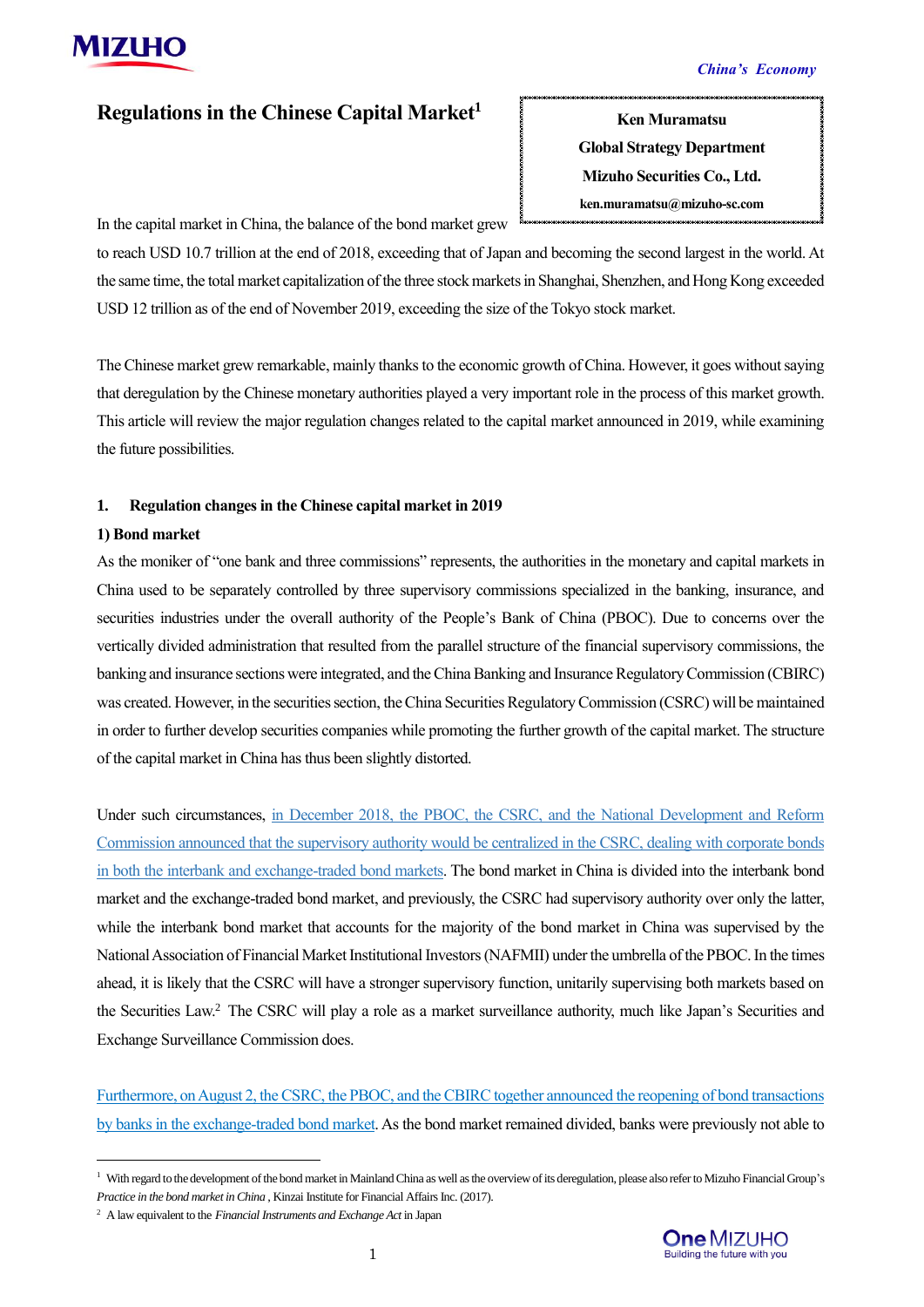

trade in the exchange-traded bond market. However, with this announcement, banks were admitted to the spot bond exchange market. In the times ahead, market participants would be interested to know whether banks will be admitted to the listed government bond futures, which are seen to be an important method for interest rate hedging.<sup>3</sup>

On October 16, the PBOC and SAFE released the "Notice regarding the further enhancement of convenience for foreign institutional investors in investing in the interbank bond market," allowing investors to move bonds (i.e., change the owner's name through a non-transaction) and funds between an OFII or RQFII account and a direct investment account owned by the same person.

QFII/RQFII is originally a method used to invest in the exchange-trade market, but it was accepted for the investment in the interbank bond market in 2012 with the approval of the PBOC. As a result of this change, it can be considered that investors that are already investing in the interbank bond market with the approval of the PBOC will no longer need to ask for approval from the PBOC once again in order to invest in the interbank bond market, through the QFII and RQFII schemes.

#### **2) Stock market**

In April 2018, the Hong Kong Exchanges and Clearing (HKEX) approved the listing of class shares. At the beginning, the HKEX was against class shares, as being for them would go against the principle of equality for stockholders. However, as major Chinese IT companies, such as Alibaba, chose to be listed in the U.S., discussions continued. In December 2018, the listing of class shares was also approved in both the Shanghai and Shenzhen markets, which have been integrated through the stock connect schemes, while the listing of class shares was approved at the HKEX. China has been vigorously engaged in the development of emerging companies that can reinforce the country's industrial base, and this decision is to make effort in calling back IT companies that chose to be listed in the U.S. in the past, as it was not possible to issue class shares. <sup>4</sup> On the other hand, it should also be kept in mind that the U.S. stock market remains robust, mainly with emerging and major IT companies. It is thus important for China to encourage a large number of "unicorn" companies in China to be listed in China. The approval of the listing of class shares in exchanges in Mainland China is also expected to stop major companies from leaving the country.

Moreover, the Communist Party of China announced the opening of a new market, the "Sci-Tech innovation board," specialized in companies related to high-technology and innovation, at the Shanghai Stock Exchange, as decided at the sixth meeting of the Central Comprehensively Deepening Reforms Commission held on January 23 in Beijing. At the same time, the pilot introduction of the shelf registration scheme for the issuance of stocks was also approved at this conference. The "Sci-Tech innovation board" is the equivalent of the so-called "emerging market," targeting hightechnology companies, and can be compared with the NASDAQ market in the U.S. In the stock market in China, the system based on listing approval by the CSRC has thus been abolished, and the registration system is now in place, being considered as a means to guarantee freer activities for companies and supporting their efforts to be listed.<sup>5</sup> It should also



<sup>&</sup>lt;sup>3</sup> There are no futures in the interbank bond market, and banks are mainly using interest rate swaps in order to hedge interest rate risks on their bond holdings.

<sup>4</sup> Measures to call back those companies other than the approval of class stocks include Chinese Depositary Receipts (CDR), through which stocks listed abroad are listed in the domestic market.

<sup>&</sup>lt;sup>5</sup> For the "Sci-Tech innovation board," the use of class stocks is approved.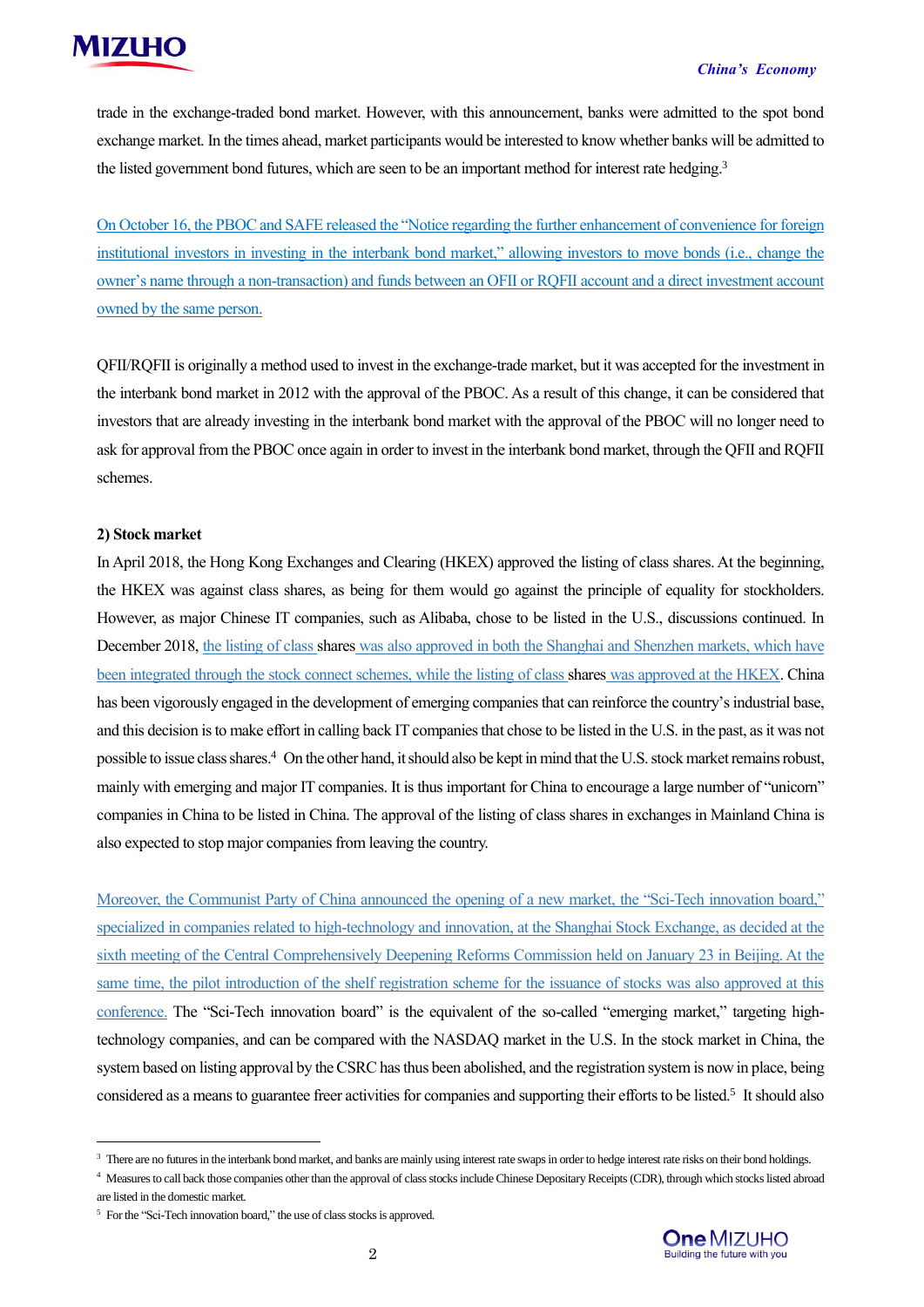

be mentioned that, as a result of this deregulation, the Growth Enterprise Market, which is the equivalent of the emerging market at the Shenzhen Stock Exchange, is also taking some measures of deregulation, such as in the approval for companies with class sharea.

#### **3) Revision proposal for the** *Securities Law*

On April 20, the tenth session of the Standing Committee of the 13th National People's Congress("NPC," the equivalent of Japan's Diet) was held, discussing the revision of the *Securities Law*.

The revision of the *Securities Law* has been discussed for many years, and the major discussion was on whether or not to move to the registration system (post facto approval). The revision proposal submitted this time referred to the introduction of the registration system only for the "Sci-Tech innovation board" and did not propose the scheme transfer for the main board.

It should also be mentioned that other important points discussed include the raising of the upper limit for fines on frauds, collective-action clauses, and the introduction of the *Funds Law*, in order to remove matters related to asset management business from the *Securities Law*.

#### **4) Investment methods for Mainland China**

The State Administration of Foreign Exchange (SAFE) announced its decision to double the investment limit for the Qualified Foreign Institutional Investors (QFII) scheme from USD 150 billion to USD 300 billion, in order to prepare for capital inflow based on the inclusion of A-stocks into the international stock index. Furthermore, at the end of January, the CSRC announced its principle to integrate the QFII scheme and the Renminbi Qualified Foreign Institutional Investor (RQFII) scheme, while deregulating entry into the market and expanding the target investment outlets. As A-stocks were included in stock indices such as that of MSCI, the global demand for A-stocks has been steadily growing. However, the proportion of A-stocks in the indices remains low compared to actual market capitalization, due to the level of the market requidity. The Chinese monetary authorities hope to normalize the Chinese stock market, which is currently occupied by individual investors, via the participation of foreign institutional investors. However, it is uncertain if investment in A-stocks by foreign insutitusional investors will increase as is expected.

On September 10, the SAFE announced the abolition of the upper limit on investment for QFII and RQFII. Concerning QFII and RQFII, it had been pointed out that there are two types of procedures from the CSRC and the SAFE, while the management of the upper limit was complicated. With this decision, it was made less complicated to be qualified, and the scheme was made more flexible. As China continues to open to foreign institutional investors, there is fiercer competition among different schemes, as there are many investment methods available, such as the stock connect schemes. Under such circumstances, the maximum possible deregulation was announced for the QFII and RQFIIschemes. Some media reported that restrictions on the covered countries and regions for the ROFII scheme will be lifted in the times ahead. If that happens, qualified foreign institutional investors will be able to invest in securities in Mainland China using Chinese yuan abroad, regardless of where they are.

On December 13, the SAFE and the PBOC together released a call for opinions regarding the proposed "regulations on the

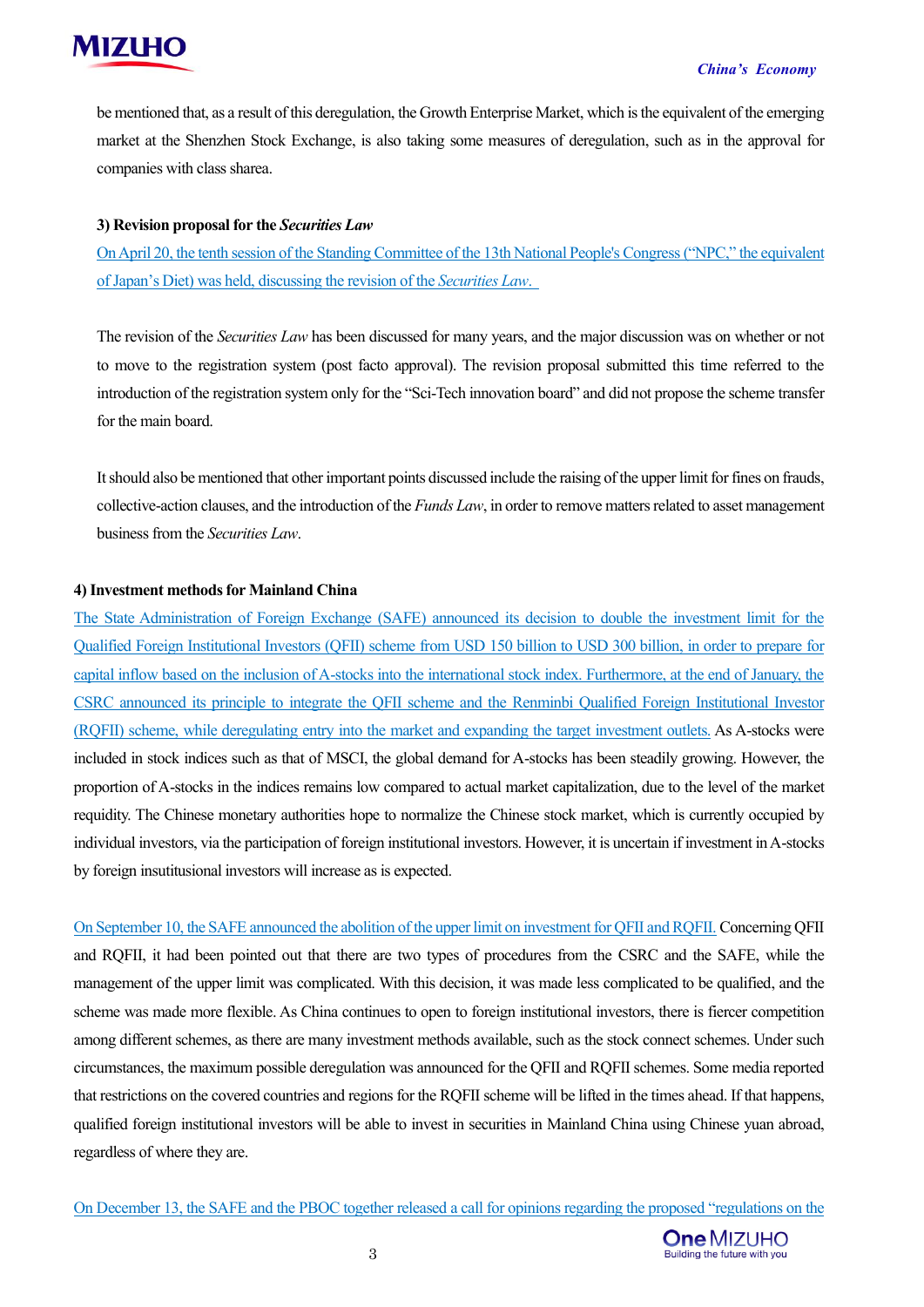## **MIZIHO**

#### *China's Economy*

management of domestic securities investment funds from foreign institutional investors," which will integrate the fund management for QFII and RQFII and abolish the upper limit on custodians. If this proposal is approved, it would be unnecessary for foreign institutional investors to submit documents such as an accounting report on investment returns issued by an approved accountant in China and a taxation report when sending investment returns abroad. Instead, they need to submit approval for the full payment of taxes. Furthermore, the registration form for foreign institutional investors would be made easy through the reduction of contents in the registration form.

Also, the CSRC and the Financial Conduct Authority (FCA) in the U.K. approved the opening of the so-called "Shanghai-London Stock Connect scheme," i.e., the mutual listing of Depositary Receipts (DR) between the Shanghai Stock Exchange and London Stock Exchange (LSE).

The Shanghai-London Stock Connect scheme is different from other existing stock connect schemes as only DR is mutually listed. Through this scheme, a subsidiary of Huatai SecuritiesCo., Ltd., which is a major securities company in China, issued a Global Depositary Receipt (GDR) at the London Stock Exchange with the approval of the Chinese monetary authorities. The listing of DR has the advantage in that it does not require a special system and the existing infrastructure can be used, while it also has the disadvantage in that the transactions are only limited to securities that issue DR, making it harder to expand transactions and manage indices.

It should also be mentioned that the China Europe International Exchange jointly established by China and three exchanges in Germany is also considering introducing a "Shanghai-Germany Stock Connect scheme" in order to approve the mutual listing of DR in Shanghai and German markets.

#### **2. Conclusion**

Under the title of "Regulations in the Chinese Capital Market," this article introduced issues related to regulations and schemes in the capital market in China.

Facing low interest rates in developed countries and stable economic growth in China, the investment appetite of foreign institutional investors to invest in China has increased significantly. In order to encourage foreign institutional investors to enter the Chinese market, the Chinese monetary authorities have been engaged in maximum possible deregulation while also making efforts to enhance the attractiveness of the Chinese capital market as a whole, through the integration of the bond market as well as through the callback of companies listed in the U.S.

The weakest point about the Chinese capital market is that the stock market is mainly occupied by individual investors. The Chinese monetary authorities seem to expect positive change in the market structure through the participation of foreign